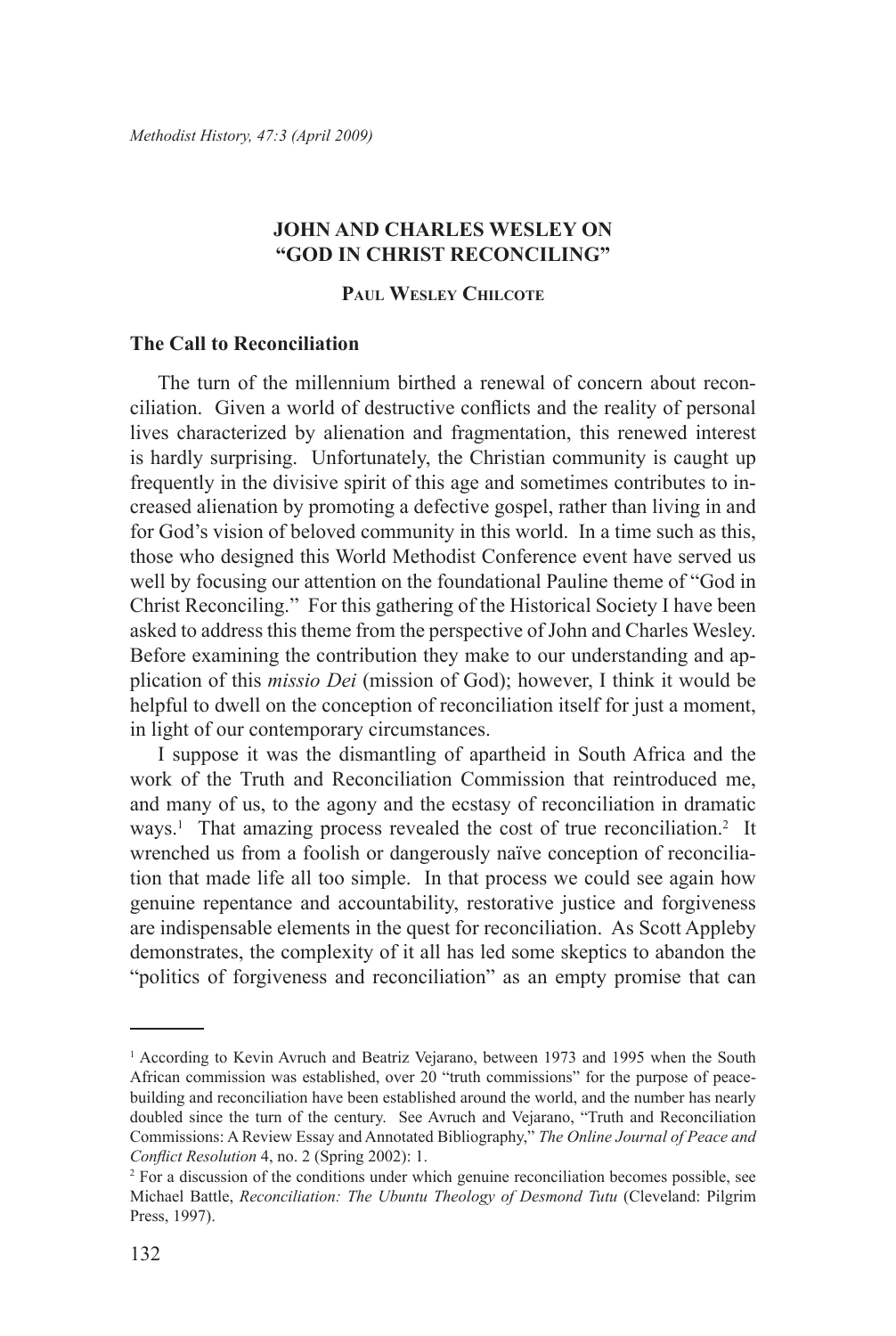hardly hope to deliver its goal in this world.<sup>3</sup> And yet people live in the hope and expectation of—and, in fact, do experience—reconciliation.

Drawn from another context of human brutality, suffering, and sin, the work of Miroslav Volf explores the dynamic of "exclusion and embrace."4 Volf reminds us of the centrality of solidarity in suffering to our Christian faith. He helps us rediscover how reconciliation and resurrection become possible for us under the sign of the cross. In his reflections upon similar concerns, another contemporary theologian, Walter Wink, emphasizes the distinction between forgiveness and reconciliation, concepts often blurred in popular Christianity. While forgiveness can be unilateral, true reconciliation requires mutuality.<sup>5</sup> Forgiveness and reconciliation are distinct but not separate; forgiveness being the foundation upon which reconciliation is built. As the leaders of an emergent reconciliation movement remind us, "reconciliation is not forgetting the past . . . . Christians are called to fearlessly seek and name the truth of what has happened, guided by repentance and forgiveness."6 John Paul Lederach, widely acclaimed Professor of International Peacebuilding in the Notre Dame Kroc Institute for International Peace Studies, defines reconciliation quite simply but profoundly as that place where truth, justice, mercy, and peace meet.<sup>7</sup>

These ancient-future lessons must inform our reflections on this theme of "God in Christ Reconciling." While stunningly contemporary, none of these concepts or ways of thinking about reconciliation is foreign to our Wesleyan heritage. Indeed, as we shall see, the personal dimension of reconciliation with God in Christ (that aspect most common in our way of thinking) is inextricably bound with God's larger vision for the human family and its history. But before we turn to John and Charles Wesley, we must also sojourn for a moment, as our forebears would have demanded, in the biblical text that frames our conversations.

<sup>3</sup> See R. Scott Appleby, *The Ambivalence of the Sacred: Religion, Violence, and Reconciliation*  (Lanham, MD: Rowman & Littlefield, 2000).

<sup>4</sup> See Miroslav Volf, *Exclusion and Embrace: A Theological Exploration of Identity, Otherness, and Reconciliation* (Nashville: Abingdon Press, 1996).

<sup>5</sup> Walter Wink, *When the Powers Fall: Reconciliation in the Healing of Nations* (Minneapolis: Fortress Press, 1998), 14. Cf. Rodney L. Peterson and Raymond G. Helmick, eds., *Forgiveness and Reconciliation: Religion, Public Policy, and Conflict Transformation* (Philadelphia: Templeton Foundation Press, 2001).

<sup>6</sup> [Chris Rice], *Reconciliation as the Mission of God: Christian Witness in a World of Destructive Conflicts* (Tacoma: WA: World Vision International Peacebuilding and Reconciliation Department, [2005]), 7. This paper is the product of conversations among 47 world Christian leaders gathered together in one of the 31 Issue Groups at the 2004 Forum on world Evangelization in Pattya, Thailand, organized by the Lausanne Committee on World Evangelization. Chris Rice, the principal author of the document, is co-director of the Center for Reconciliation at Duke Divinity School in Durham, North Carolina. Information concerning this emerging network of scholars, theologians, missiologists, practitioners, and pastors may be obtained at www.reconciliationnetwork.com.

<sup>7</sup> See the important studies of Lederach, *The Moral Imagination: The Art and Soul of Building Peace* (New York: Oxford UP, 2005) and *Building Peace: Sustainable Reconciliation in Divided Societies* (Herndon, VA: United States Institute of Peace Press, 1997), but particularly *The Journey Toward Reconciliation* (Scottsdale, PA: Herald Press, 1999) in which he first develops this quadrilateral image.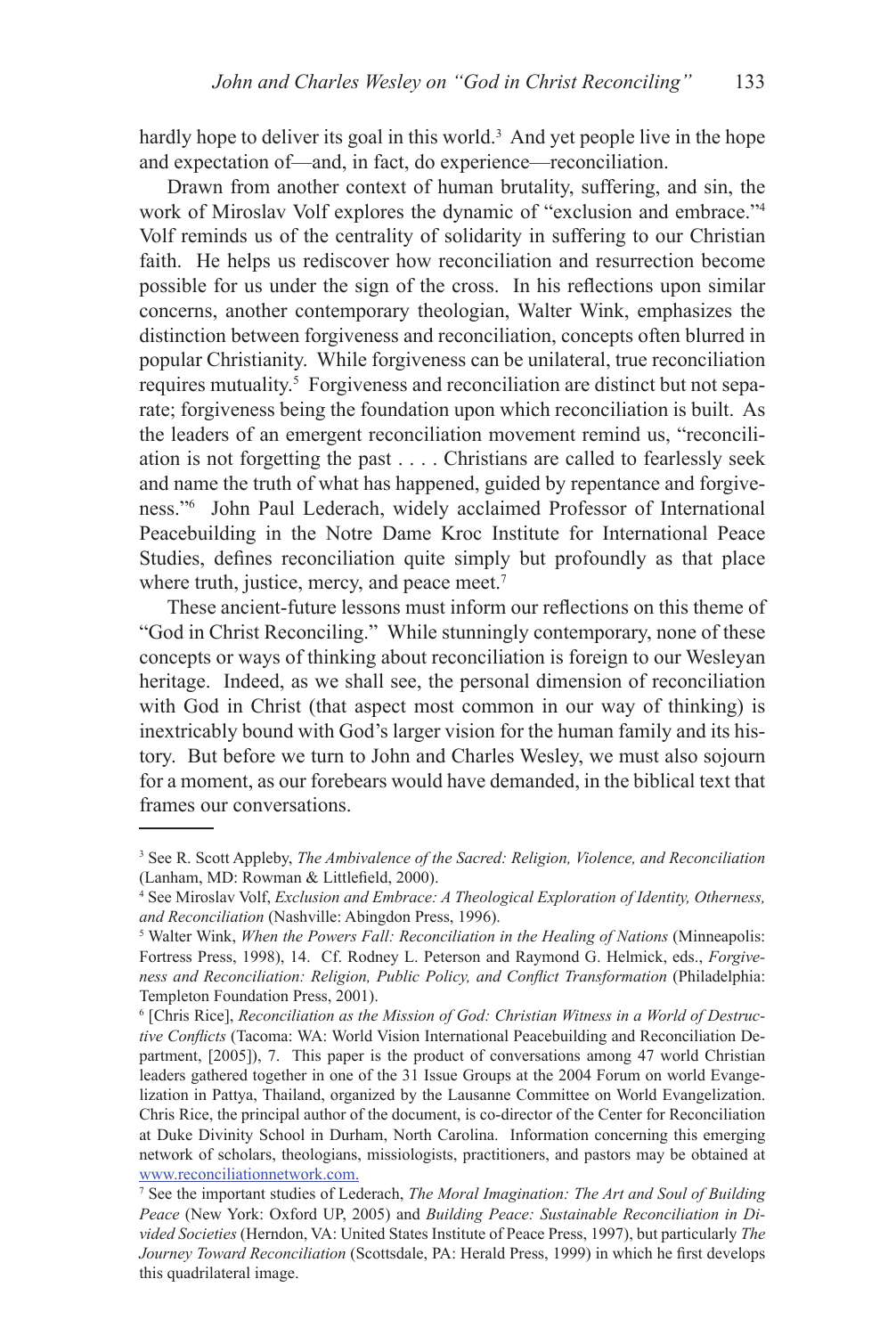#### **The Biblical Vision**

St. Paul writes to the embattled church in Corinth: "God was in Christ, reconciling the world unto himself, not imputing their trespasses unto them; and hath committed unto us the word of reconciliation" (2 Cor. 5:19). This is the translation that would have been most familiar to John and Charles Wesley, and I really do want us to reflect on this entire verse and not simply the Conference theme which is a sound bite summation of the whole. This verse comes, of course, from a larger discourse in the letter (namely, 2 Cor. 5:11-21) in which the apostle discusses the ministry of reconciliation. Many of Paul's most familiar themes resound in this fifth chapter: new creation (the theme explored at the most recent Oxford Institute of Methodist Theological Studies), imputation, the righteousness of God. Here we encounter St. Paul's great manifesto on reconciliation, a statement that should be laid along side the other locus of this teaching, namely, Colossians 1:19-20: "For it pleased the Father that in him should all fullness dwell; And, having made peace through the blood of his cross, by him to reconcile all things unto himself; by him, I say, whether they be things in earth, or things in heaven" (using again the Authorized Version of the Wesleys' day).

In these summary statements St. Paul captures God's total mission to which, he believes, the entirety of the scriptural witness bears testimony. Friendship with God characterizes this vision of life. Those drawn into this realm love both God and neighbor. Christ makes this kind of existence possible by breaking down all the barriers that divide people and disrupt God's intended harmony in the created order. Reconciliation itself is a sign of God's presence and the nearness of God's rule. "Amidst the world's profound brokenness," so claims the Reconciliation Network, "God's peace in the risen Christ is now powerfully at work, seeking to reconcile humanity to God's intended purposes for union with God, one another, and the material creation, resulting in the flourishing of all."<sup>8</sup>

It is noteworthy, perhaps, that the image of Jesus as the agent of this reconciliation is somewhat unique to St. Paul.<sup>9</sup> Jesus' ministry and mission, in fact, point to a much larger reality than most tend to envisage when they consider the soteriological dimensions of this new creation. Older English translations of 2 Cor. 5 (verse 17 in particular) tended to obscure the more radical nature of St. Paul's vision. In his *Explanatory Notes upon the New Testament*, John Wesley actually deviates from the King James Version, with regard to this pivotal verse. Over against the Authorized Version, in which we read, "Therefore if any man be in Christ, he is a *new creature*," Wesley suggests: "Therefore if any one be in Christ, there is a new creation." His exposition of the verse explores the breadth of Paul's meaning:

Only the power that makes a world can make a Christian. And when he is so created, *the old has passed away*—Of their own accord, even as snow in spring.

<sup>8</sup> [Rice], *Reconciliation as the Mission of God*, 11.

<sup>9</sup> See F. F. Bruce, "Christ as Conqueror and Reconciler," *Bibliotheca sacra* 141 (Oct.-Dec. 1984): 291-302.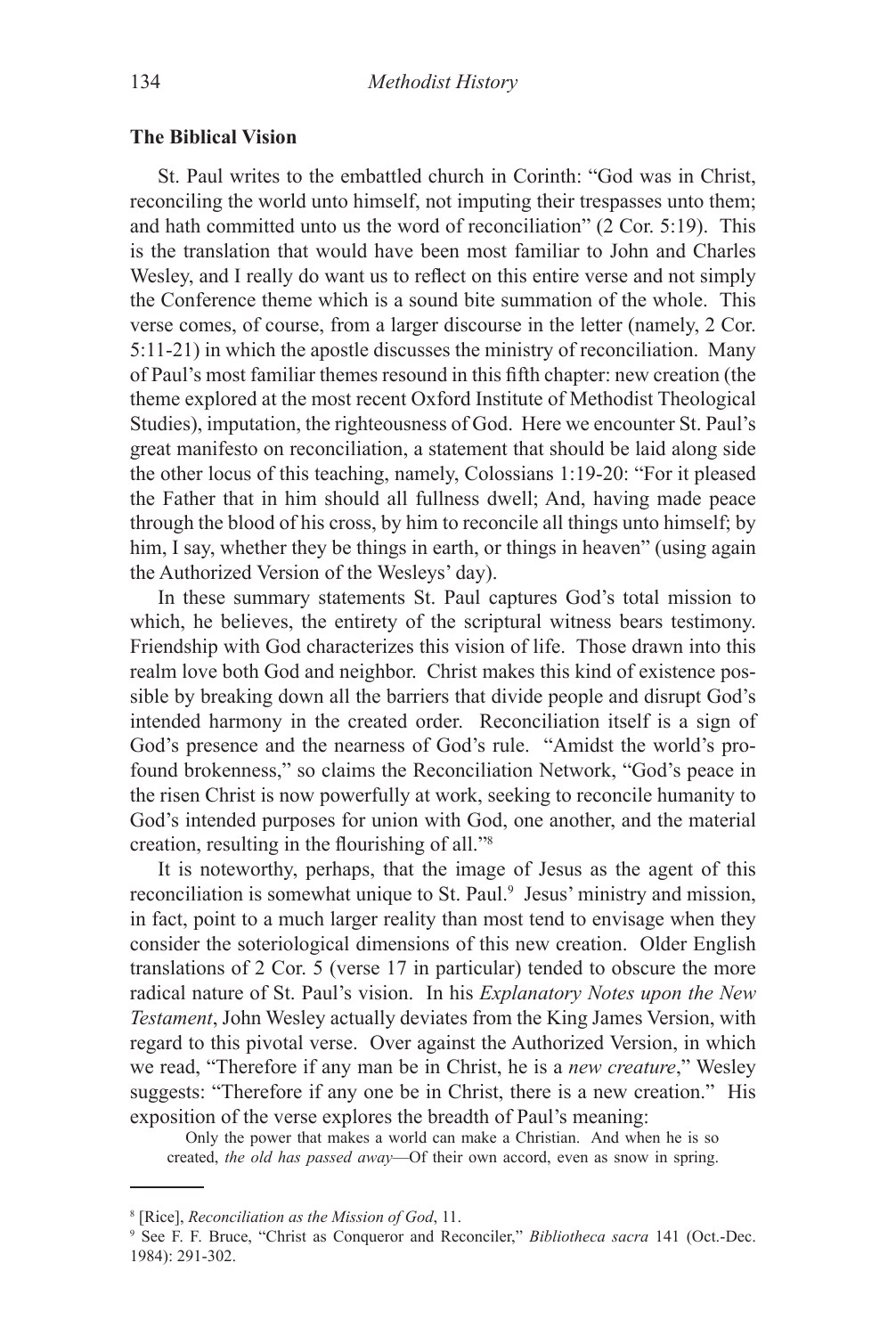Behold! the present, visible, undeniable change! *All things are become new*—he has new life, new senses, new faculties, new affections, new appetites, new ideas and conceptions. His whole tenor of action and conversation is new, and he lives, as it were, in a new world. God, men, the whole creation, heaven, earth, and all therein, appear in a new light, and stand related to him in a new manner, since he was created anew in Christ Jesus.10

Given the absence of a subject and verb in the original Greek, Richard Hays suggests a more literal rendering: "If anyone is in Christ—new creation." His interpretation of Paul moves in the same direction as that of Wesley:

Paul is not merely talking about an individual's subjective experience of renewal through conversion; rather, for Paul *ktisis* ("creation") refers to the whole created order (cf. Rom. 8:18-25). He is proclaiming the apocalyptic message that through the cross God has nullified the *kosmos* of sin and death and brought a new *kosmos* into being."11

The implications that surround these biblical insights are profound. Again, Richard Hays' discussion is instructive:

Once the church has caught the vision of living as a sign of the new creation in which racial and ethnic differences are bridged at the table of the Lord, how it is possible for the community of Christ's people to participate in animosity toward "outsiders"? If God is the creator of a whole world who wills ultimately to redeem the whole creation—if the death of Christ was the means whereby "God was pleased to reconcile to himself all things, whether on earth or in heaven, by making peace through the blood of his cross" (Col.  $1:20$ )—then how can the church that is called to bear God's message of reconciliation in an unredeemed world (2 Cor. 5:17-20) scorn or reject people of any race or tongue, whether they are Christians or not? . . . the church has the task of embodying "the ministry of reconciliation" in the world.12

While the reconciliation of the believer in Christ to God is an accomplished fact, the reconciliation of the cosmos is a continuing process into which the community of faith is invited as the representatives of God's alternative vision in the world. We are called to stand in the juncture, as it were, between the old world which is passing away and the new world that is being birthed in Christ, despite all appearances.<sup>13</sup>

How did these texts and this biblical vision shape the Wesleyan tradition? How did John and Charles Wesley proclaim and manifest this message of God in Christ reconciling in their own day? When we turn to the witness of John and Charles Wesley we discover a profound balance of the individual and the social, the personal and the cosmic, the joy of reconciliation and the claim of discipleship. Without having minimized the importance of per-

<sup>10</sup> John Wesley, *Explanatory Notes upon the New Testament*, 2 vols. (London: Bowyer, 1755; reprint ed., Salem, OH: Schmul, 1975), 457-458.

<sup>11</sup> Richard B. Hays, *The Moral Vision of the New Testament: A Contemporary Introduction to New Testament Ethics* (San Francisco: Harper San Francisco, 1996), 20.

<sup>12</sup> Hays, *Moral Vision*, 441.

<sup>&</sup>lt;sup>13</sup> This image simply confirms the conclusions of Herman Ridderbos, namely, that in Paul, God is the Author and Initiator of reconciliation and that this reconciliation has a profoundly eschatological character. See Herman Ridderbos, *Paul: An Outline of His Theology* (Grand Rapids: Eerdmans, 1975), Section 32: "God's Reconciling Activity in Christ."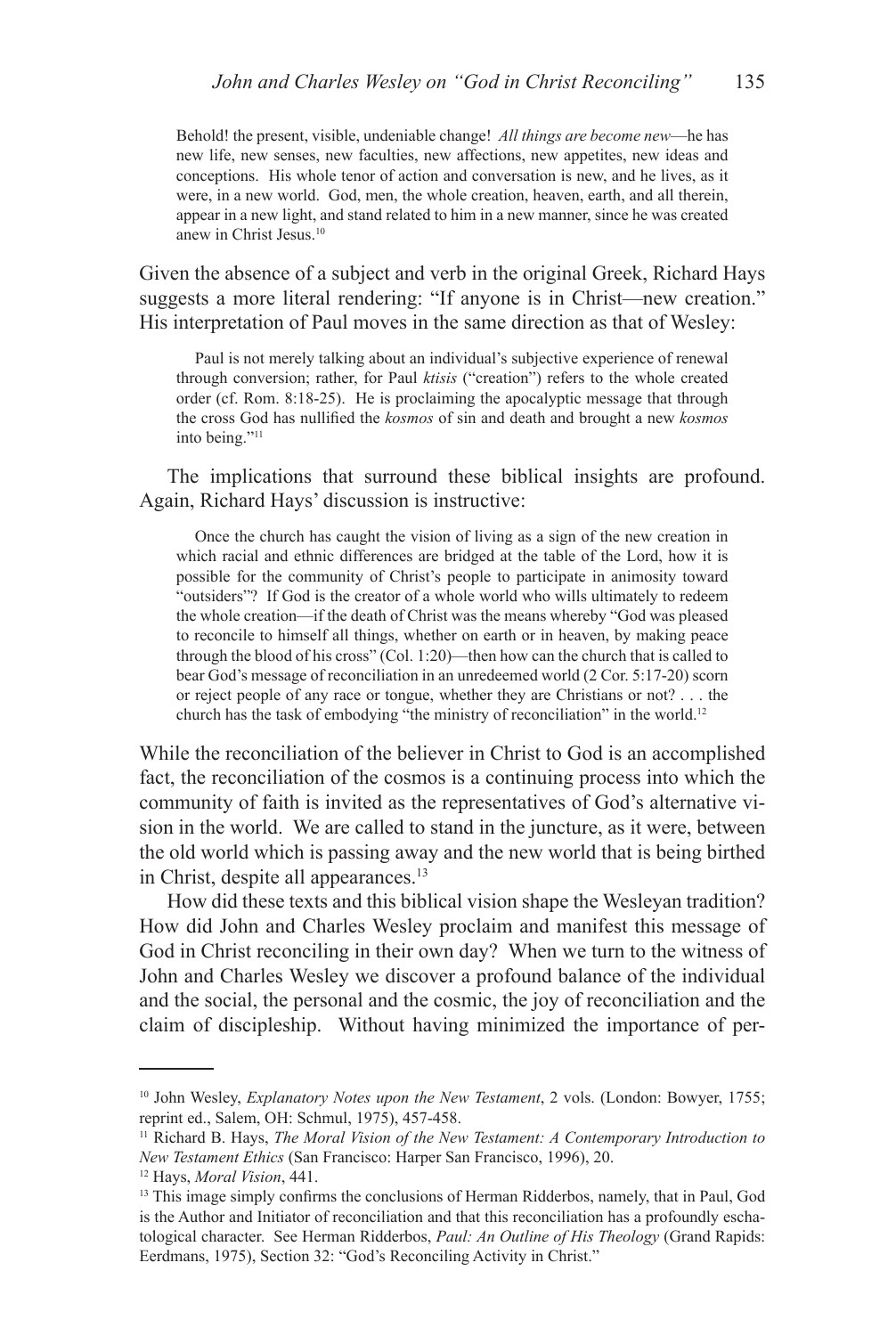sonal conversion, they expanded the horizon of the early Methodist people to embrace the larger vision of God's shalom. After exploring the "reconciling Word" as the "true foundation" of the life of "faith," I will examine the Wesleyan concepts of "gratitude" and benevolence" as the keynotes of a Wesleyan theology of reconciliation.

# **Laying the True Foundation: The Reconciling Word**

Lutheran Pietists exerted a profound influence upon John Wesley in his quest for a proper foundation in life. During his sojourn among the Moravians at Herrnhut in the summer of 1738, he encountered a clear articulation of the "true foundation" in the preaching of Christian David, one of Count Zinzendorf's earliest collaborators. Wesley recounts from memory one of David's sermons:

This is "the word of reconciliation" which we preach. This is the foundation which never can be moved. By faith we are built upon this foundation. And this faith also is the gift of God. It is his free gift, which he now and ever giveth to everyone that is willing to receive it . . . . But this gift of God lives in the heart, not the head. The faith of the head, learned from men or books, is nothing worth. It brings neither remission of sins nor peace with God. Labour then to believe with your whole heart. So shall you have redemption through the blood of Christ. So shall you be cleansed from all sin. So shall ye go on from strength to strength, being renewed day by day in righteousness and all true holiness.<sup>14</sup>

In his later letter "To the Moravian Church," which opens the fourth published extract of his journal, Wesley identifies this foundational concept as the source of their common vision: "What united my heart to you is the excellency (in many respects) of the doctrine taught among you: your laying the true foundation, 'God was in Christ, reconciling the world to himself'; your declaring the free grace of God the cause, and faith the condition of justification."<sup>15</sup>

This vision of salvation by grace through faith, corroborated strongly by Wesley's own Anglican tradition, revolved around Christ's righteousness, God's grace, and the gift of faith. Wesley expounded these themes in his sermon on "The Righteousness of Faith," drawing heavily upon the 2 Corinthians text. "The righteousness of faith," according to Wesley, "is that

<sup>14</sup> W. Reginald Ward and Richard P. Heizenrater, eds., *The Works of John Wesley*, Volume 18, *Journal and Diaries, I (1735-1738)* (Nashville: Abingdon Press, 1988), 272 (August 10, 1738); volumes in this series hereinafter designated as *Works*. One of Christian David's colleagues, David Nitschmann, recounted his own experience to Wesley—a religious transformation in which the 2 Cor. 5:19 text figured quite prominently: "I then fell into doubts of another kind. I believed in God; but not in Christ. I opened my heart to Martin Dober, who used many arguments with me, but in vain. For above four years I found no rest by reason of this unbelief; till one day, as I was sitting in my house, despairing of any relief, those words shot into me, 'God was in Christ, reconciling the world to himself.' I thought, 'Then God and Christ are one.' Immediately my heart was filled with joy; and much more at the remembrance of these words which I now felt I did believe: 'The Word was with God, and the Word was God.' 'And the Word was made flesh, and dwelt among us'" (*Works* 18:282).

<sup>15</sup> *Works* 19:117.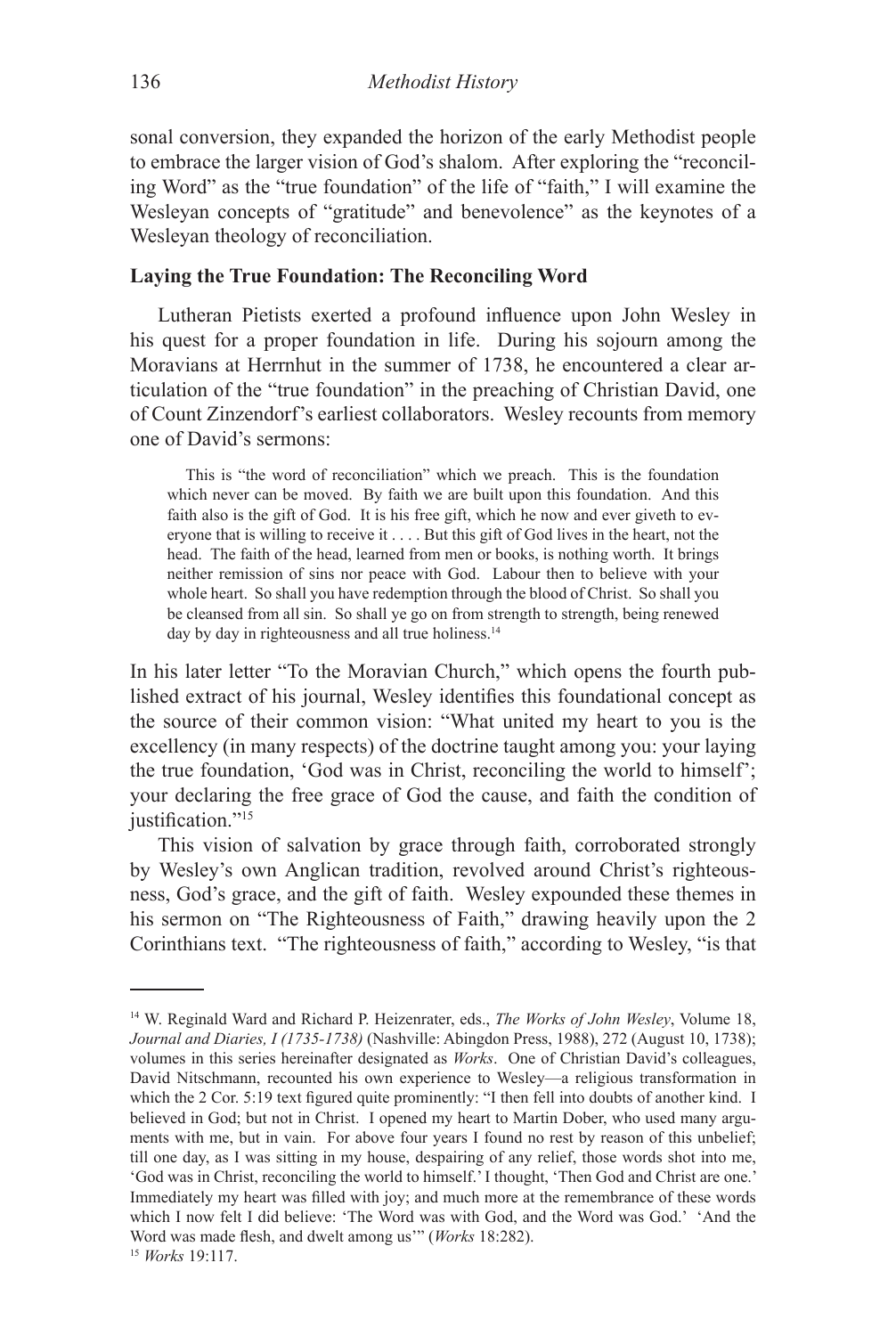method of reconciliation with God which hath been chosen and established by God himself . . . . it was of mere grace, of free love, of undeserved mercy, that God hath vouchsafed to sinful man any way of reconciliation with himself."<sup>16</sup> He subsequently pleads with his reader:

Whosoever therefore thou art who desirest to be forgiven and reconciled to the favour of God, do not say in thy heart, "I must first do this: I must first conquer every sin, break off every evil word and work, and do all good to all men; or I must first go to Church, receive the Lord's Supper, hear more sermons, and say more prayers." Alas, my brother, thou art clean gone out of the way. Thou art still "ignorant of the righteousness of God", and art "seeking to establish thy own righteousness" as the ground of thy reconciliation. Knowest thou not that thou canst do nothing but sin till thou art reconciled to God? Wherefore then dost thou say, I must do this and this first, and then I shall believe? Nay, but first believe. Believe in the Lord Jesus Christ, the propitiation for thy sins. Let this good foundation first be laid, and then thou shalt do all things well.<sup>17</sup>

In a verse inspired by 2 Cor. 5:17, Charles Wesley celebrates the momentous change in the believer's life effected by trust in Christ:

> Thrice acceptable word, I long to prove it true! Take me into thyself, O Lord, By making me anew; Me for thy mercy sake Out of myself remove, Partaker of thy nature make, Thy holiness and love.<sup>18</sup>

The Wesleys also describe this profoundly personal dimension of God in Christ reconciling as justification by faith. In his introduction to the sermon corpus in *The Works of John Wesley*, Albert Outler actually uses the terms "reconciliation" and "justification" interchangeably.19 When we talk about reconciliation in this sense, as it refers to the Wesleyan way of salvation, we are talking about nothing other than justification by grace through faith, and this is the true foundation of authentic Christian life.

It is no surprise, therefore, to discover that the 2 Corinthians text figures quite prominently in many of John Wesley's discussions of this fundamental doctrine. Even his standard definition of "faith" makes explicit reference to St. Paul's words:

Faith in general is a divine, supernatural  $\mathring{\epsilon} \lambda \epsilon \gamma \chi$ oc, "evidence" or conviction "of things not seen," not discoverable by our bodily senses as being either past, future, or spiritual. Justifying faith implies, not only a divine evidence or conviction that "God was in Christ, reconciling the world unto himself", but a sure trust and confidence

<sup>16</sup> *Works* 1:213 (§§II.7, 8).

<sup>17</sup> *Works* 1:214 (§III.1).

<sup>18</sup> Charles Wesley, *Short Hymns on Select Passages of the Holy Scriptures*, 2 vols. (Bristol: Farley, 1762), 2:300.

<sup>19</sup> *Works* 1:80.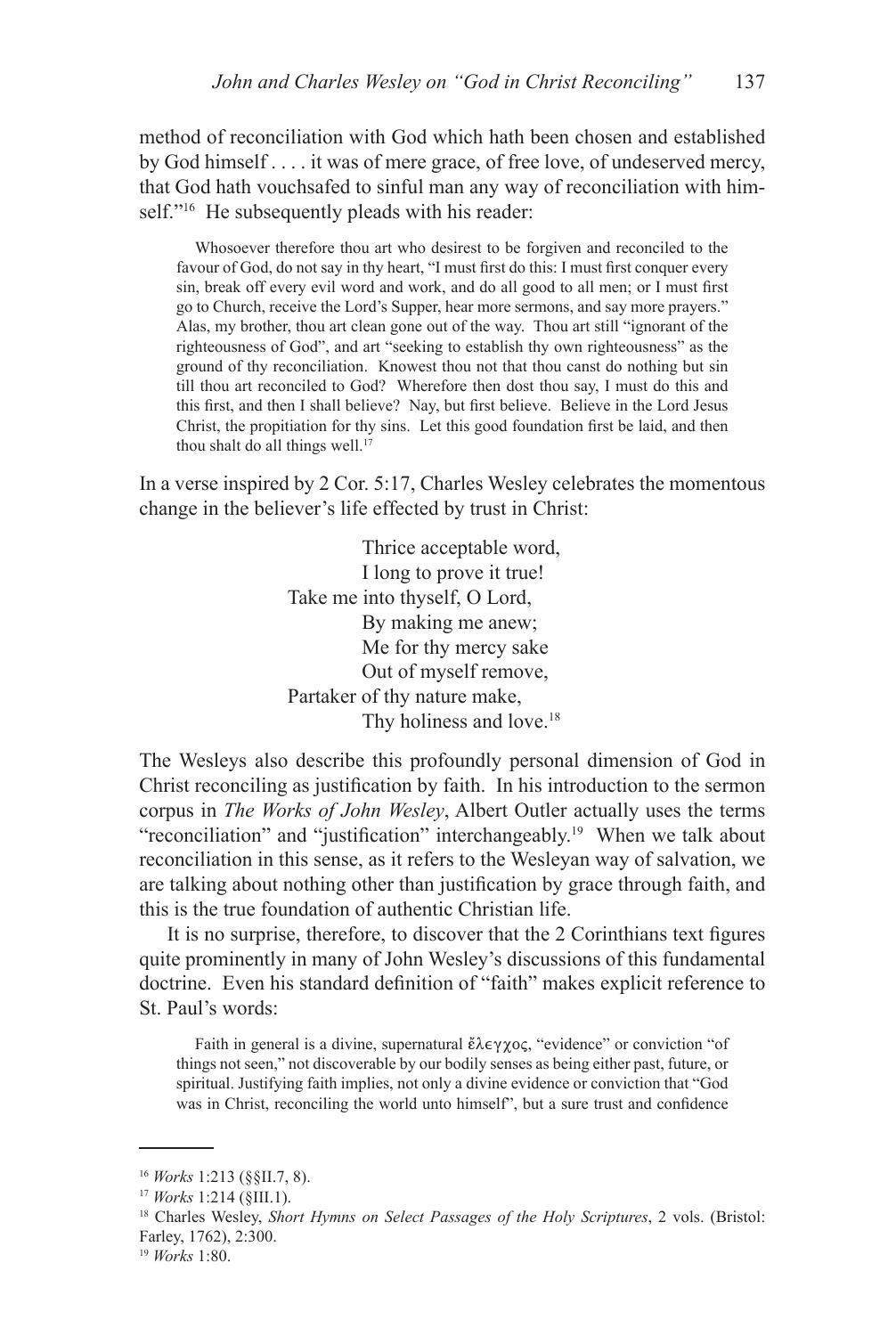that Christ died for my sins, that he loved me, and gave himself for me.<sup>20</sup>

In his sermon on "The Way to the Kingdom," the autobiographical allusions are obvious in Wesley's description of faith as "a sure trust in the mercy of God through Christ Jesus. It is a confidence in a pardoning God. It is a divine evidence or conviction that 'God was in Christ, reconciling the world to himself, not imputing to them their former trespasses'; and in particular that the son of God hath loved me and given himself for me; and that I, even I, am now reconciled to God by the blood of the cross."21 Elsewhere, his prose achieves a poetic quality as he reflects on the foundation of life in Christ:

Also it is a matter of daily experience that "by grace we are thus saved through faith." It is by faith that the eye of the mind is opened to see the light of the glorious love of God. And as long as it is steadily fixed thereon, on God in Christ, reconciling the world unto himself, we are more and more filled with the love of God and man, with meekness, gentleness, long-suffering; with all the fruits of holiness, which are, through Christ Jesus, to the glory of God the Father.<sup>22</sup>

We discover, essentially, our true identity as the children of God. "We then see, not by a chain of *reasoning*," claims Wesley, "but by a kind of *intuition*, by a direct view, that 'God was in Christ reconciling'. . . . In that day 'we know that we are of God,' children of God by faith."<sup>23</sup> The love of God constrains the preacher, therefore, to admonish all hearers: "Rejoice to embrace every opportunity of hearing 'the word of reconciliation' declared by the 'ambassadors of Christ, the stewards of the mysteries of God'."24

In his religious verse, Charles Wesley describes this true foundation of life with God as the "reconciling word:"

> See me, Saviour, from above, Nor suffer me to die! Life, and happiness, and love, Drop from thy gracious eye; Speak the reconciling word, And let thy mercy melt me down; Turn, and look upon me, Lord, And break my heart of stone.<sup>25</sup>

This reconciling word of God illuminates the soul with the gift of faith. God restores sight to the blind and rescues those who dwell in darkness. Those who entrust their lives to God through Christ by faith pray for all the fullness of God in their lives.

<sup>20</sup> *Works* 1:194 (Sermon 5, "Justification by Faith," §IV.2). Cf. Sermon 43, "The Scripture Way of Salvation," §II.2 (*Works* 2:161). 21 *Works* 1:230 (§II.10).

<sup>22</sup> *Works* 1:614 (Sermon 28, "Sermon on the Mount," §VIII.4).

<sup>23</sup> *Works* 2:481 (Sermon 62, "The End of Christ's Coming," §III.1).

<sup>24</sup> *Works* 1:570 (Sermon 25, "Sermon on the Mount," §V.12). For the numerous occasions upon which John Wesley preached on 2 Cor. 5:19, see *Works* 20:277, 306, 312, 427; 21:318; 24:11, 35, 56, 106, 113, 142, and 152.

<sup>25</sup> *Works* 7:209 (Hymn 103.4). Cf. *Works* 7:230 (Hymn 119.4).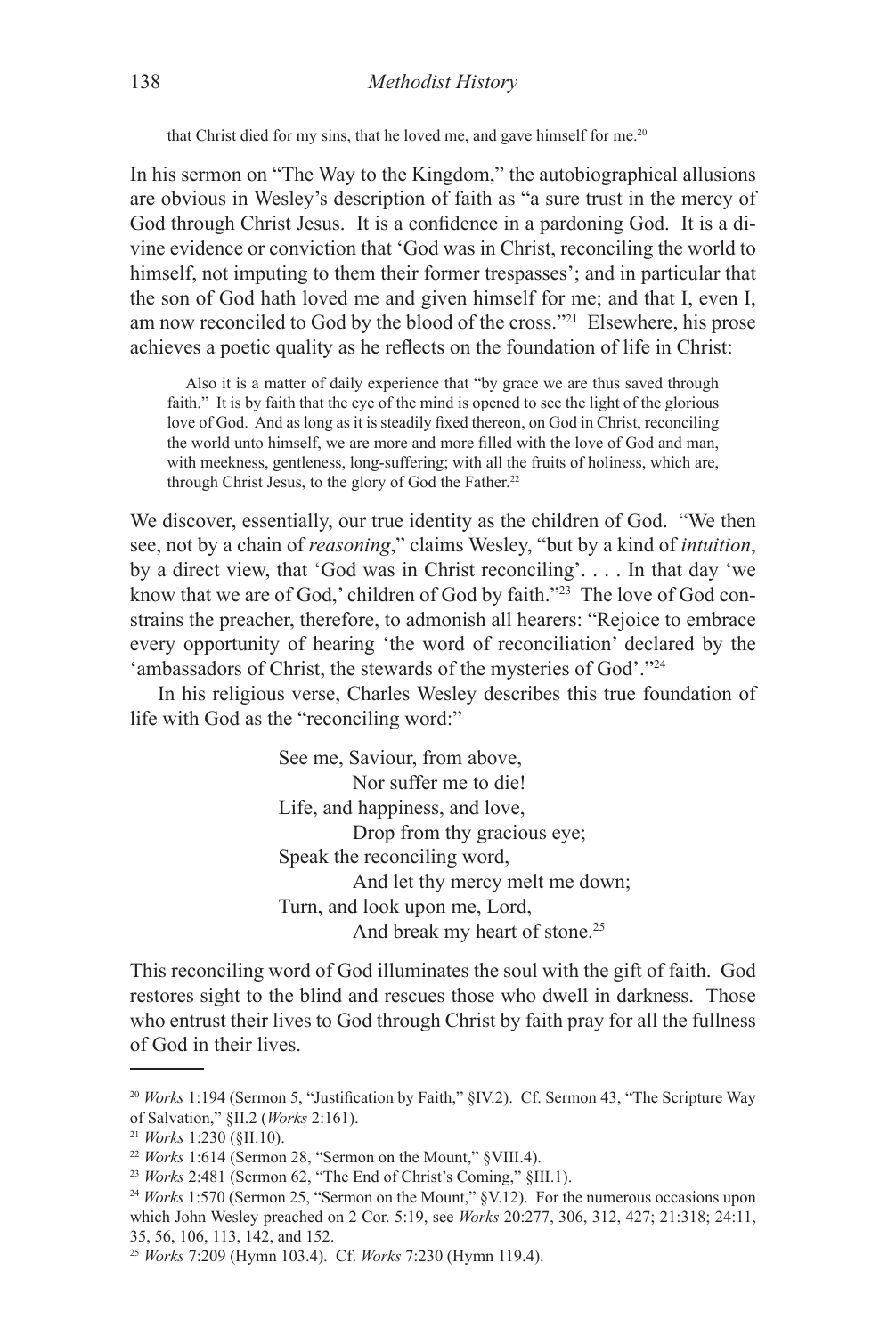The gift unspeakable impart: Command the light of faith to shine, To shine in my dark, drooping heart, And fill me with the life divine; Now bid the new creation be! O God, let there be faith in me!

 Thee without faith I cannot please, Faith without thee I cannot have; But thou hast sent the Prince of peace To seek my wandering soul, and save; O Father, glorify thy Son, And save me for his sake alone!

 Save me through faith in Jesu's blood, That blood which he for all did shed; For me, for me, thou know'st it flowed, For me, for me, thou hear'st it plead; Assure me now my soul is thine, And all thou art in Christ is mine!26

For those who are "reconciled by grace," God justifies through faith alone, opens mercy's door, offers assurance of forgiveness, relieves burdens, and makes meet for heaven.<sup>27</sup> God's will is that all might be saved and the extent of God's love so great that we "tremble at the word/Of reconciling grace."28 This reconciling word composes the weary breast and sinks us into visions of eternity, but also raises us to sing our Savior's praise, flows from our hearts, fills our tongues, permeates our life with purest love, and joins us to the communion of God's faithful throughout the ages.<sup>29</sup>

One of Charles Wesley's more familiar hymns, "Prisoners of hope, arise," celebrates God's offer of reconciliation, the true source of the hope of glory in our lives:

> Prisoners of hope, arise, And see your Lord appear! Lo! on the wings of love he flies, And brings redemption near. Redemption in his blood He calls you to receive; Look unto me, the pard'ning God!

<sup>26</sup> Wesley published first verse cited here as verse 3 in the hymn as it appears in *Works* 7:259 (Hymn 142). The final two verses, restored here from the original *Hymns for those that seek, and those that have Redemption in the Blood of Jesus Christ* (London: Strahan, 1747), Hymn 14.4-5, are also reprinted in many of the subsequent hymnals.

<sup>27</sup> *Works* 7:142 (Hymn 50.2).

<sup>28</sup> *Works* 7:454 (Hymn 298.4).

<sup>29</sup> *Works* 7:475 (Hymn 319.3-4).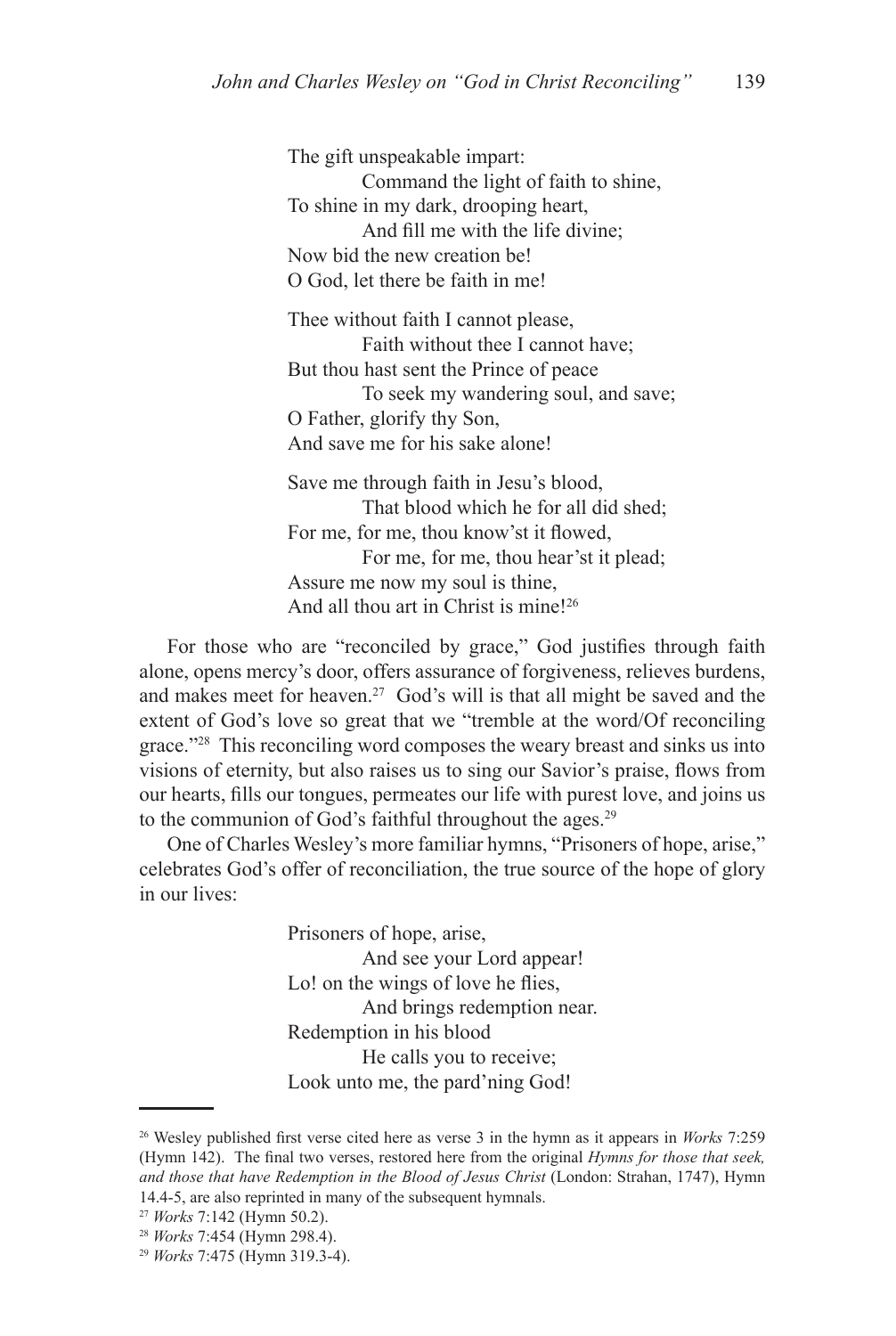Believe, he cries, believe!

 The reconciling word We thankfully embrace, Rejoice in our redeeming Lord, A blood-besprinkled race. We yield to be set free, Thy counsel we approve, Salvation, praise ascribe to thee, And glory in thy love.<sup>30</sup>

# **Manifesting the True Christian Character: Gratitude and Benevolence**

For John and Charles Wesley, God's own reconciling word is the true foundation of the abundant life, and "gratitude and benevolence" constitute the faith-filled response to God's offer of reconciliation. John Wesley rings the changes on this theme in his sermon on "The Unity of the Divine Being." In characteristic fashion he describes the primary threats to genuine Christianity, namely, the false religions of right opinions (or orthodoxy), outward forms, and good works. $31$  His fourth critique of what he describes as a "religion of atheism," however, strikes at the heart of our concerns here:

[The religion of atheism is] every religion whereof God is not laid for the foundation. In a word, a religion wherein "God in Christ, reconciling the world unto himself", is not the Alpha and Omega, the beginning and the end, the first and the last point.

True religion is right tempers towards God and man. It is, in two words, gratitude and benevolence: gratitude to our Creator and supreme Benefactor, and benevolence to our fellow-creatures. In other words, it is the loving God with all our heart, and our neighbour as ourselves.32

In his very last sermon, "On Faith," written in January, 1791, John Wesley asks the all-important question about the goal of the Christian life: "How will [the faithful] advance in holiness, in the whole image of God wherein they were created!" He responds with reference to these dual foci of the Christian life: "In the love of God and man, gratitude to their Creator, and benevolence to all their fellow-creatures."33 First, gratitude is the response of the creature to the Creator; the response of those who are reconciled to the Reconciler.

<sup>30</sup> *Works* 7:549 (Hymn 376.1-2).

<sup>&</sup>lt;sup>31</sup> See his similar depiction of false religion in the sermon, "Walking by Sight and Walking by Faith," in which he argues that true religion is neither harmlessness, morality, nor formality. Rather, true religion is "living in eternity, and walking in eternity; and hereby walking in the love of God and man, in lowliness, meekness, and resignation" (*Works* 4:57-58, Sermon 119, §18).

<sup>&</sup>lt;sup>32</sup> Works 4:66-67 (Sermon 120, §15-16). In his sermon entitled "An Israelite Indeed," Wesley counters Francis Hutcheson's theories promulgated in a work entitled *The Original of our Ideas of Beauty and Virtue*. The Glasgow professor had argued for a naturalist ethic, innate, universal, and disassociated from God's prior love and activity in human life. Wesley counters with his view of the impossibility of virtue apart for the God whose prevenient love is the foundation of all virtue. See *Works* 4:278-289.

<sup>33</sup> *Works* 4:196 (Sermon 132, §11).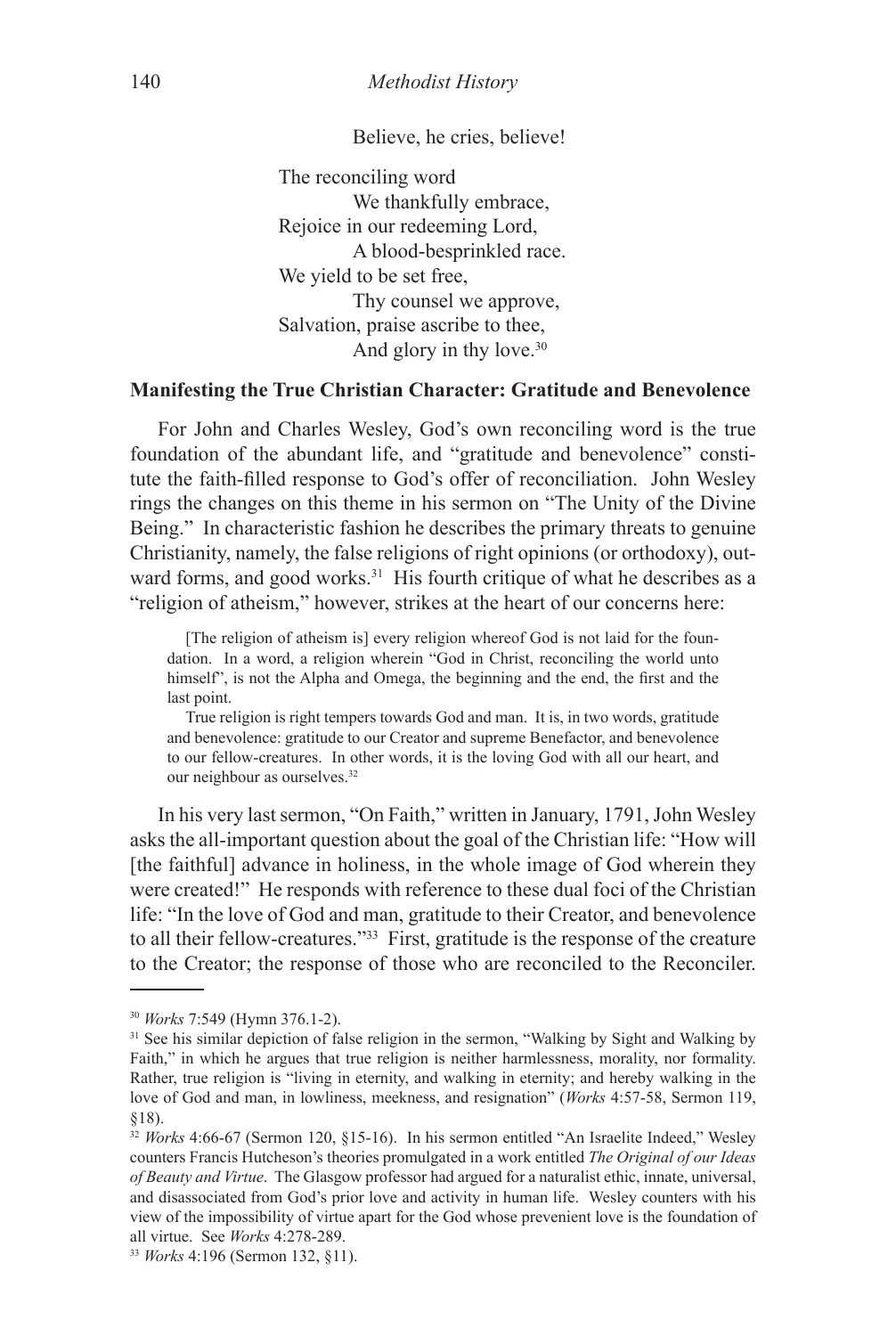God in Christ reconciling produces grateful hearts and lives characterized by thanksgiving. Second, benevolence or good will is the response of the disciple whose vision of life has been transformed by the God of love. Having discovered God's purpose for life and their place within God's unfolding story, disciples of Christ immerse themselves in and commit themselves to God's vision for a just and peace-filled world. In conclusion, I will dwell on each of these images only briefly.

*Gratitude*. Grateful hearts testify to the blessedness of life in Christ. In John Wesley's sermon "On Love," he describes the quality of happiness that characterizes the lives of those reconciled to God in Christ: "Without love nothing can so profit us as to make our lives happy. By happiness I mean, not a slight, trifling pleasure, that perhaps begins and ends in the same hour; but such a state of well-being as contents the soul, and gives it a steady, lasting satisfaction."<sup>34</sup> He directly connects one's experience of the Triune God with this most profound discovery:

This is religion, and this is happiness, the happiness for which we were made. This begins when we begin to know God, by the teaching of his own Spirit. As soon as the Father of spirits reveals his Son in our hearts, and the Son reveals his Father, the love of God is shed abroad in our hearts; then, and not till then, we are happy.<sup>35</sup>

Gratitude characterized the lives of the early Methodist people who bore witness to the blessed nature of life. Isabella Wilson expressed this sentiment in her journal:

This is love unspeakable! [God's] delight is to make us happy. O how does his love exceed all that fancy can form, or imagination paint. The favoured soul is ready to say, I have heard great and glorious things spoken of thee, but, oh, how little was said to what I find! O how unable are the tongues of mortals to set forth the pleasures of those who are united to this Jesus! We joy in his redeeming love.36

Charles Wesley captures this spirit of gratitude in one of his "family hymns":

> With singing we praise The original grace By our heavenly Father bestowed; Our being receive From his bounty, and live To the honour and glory of God.

> > For thy glory we are,

<sup>34</sup> *Works* 4:386 (Sermon 149, §4).

<sup>35</sup> *Works* 4:67 (§17).

<sup>36</sup> John Pipe, "Memoir of Miss Isabella Wilson," *Wesleyan Methodist Magazine* 31 (1808): 465. A journal entry from the final year of her life (January 5, 1807) is a fitting testimony to her happy life in Christ: "It is with gratitude of heart I recount the mercies of the last year. Upon the whole, it has been one of the best years of my life. Glory be to God for preserving grace. I feel my heart more united to Jesus than ever. With joy I draw water from the wells of salvation" (601).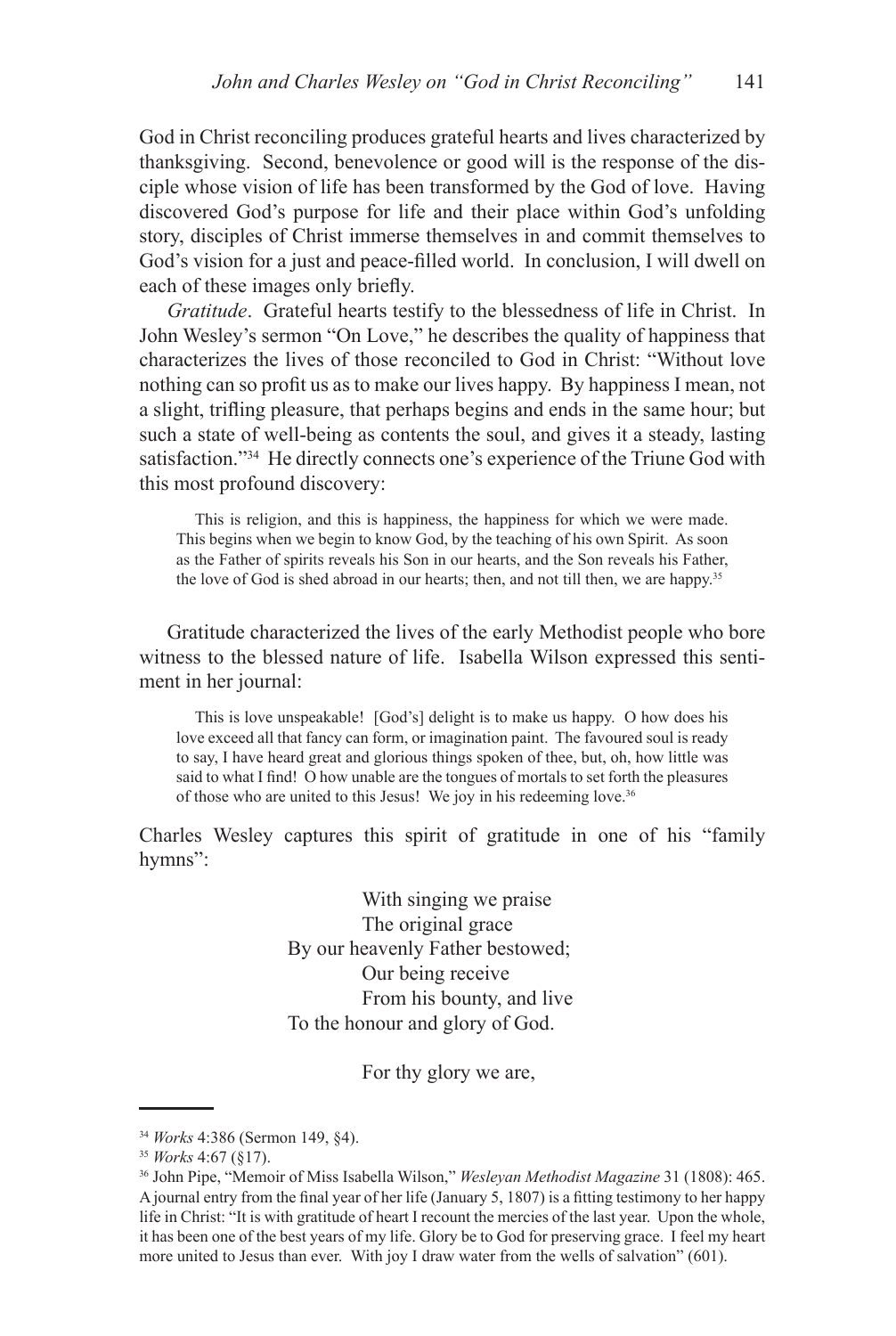Created to share Both the nature and kingdom divine; Created again, That our souls may remain In time and eternity thine.

 Hallelujah we sing To our Father and King, And his rapturous praises repeat; To the Lamb that was slain Hallelujah again Sing all heaven, and fall at his feet!<sup>37</sup>

He celebrates the rapture of the newfound child of God:

Abba, Father! hear thy child, Late in Jesus reconciled; Hear, and all the graces shower, All the joy, and peace, and power, All my Saviour asks above, All the life and heaven of love<sup>38</sup>

*Benevolence*. For most Methodist people, this kind of praise—this response and quality of gratitude—comes as no surprise as we contemplate the meaning of God in Christ reconciling. God's love in Christ elicits a reciprocal love in God's child. But for the Wesleys, as important as this newly discovered relationship is, ultimately, salvation is not all about us! They are adamant in their claim that love of God must move the believer ineluctably toward love of neighbor. In his sermon on "The Case of Reason Impartially Considered," John Wesley demonstrates how the love of neighbor springs, in fact, from gratitude to God.

As reason cannot produce the love of God, so neither can it produce the love of our neighbour, a calm, generous, disinterested benevolence to every child of man. This earnest, steady goodwill to our fellow-creatures never flowed from any fountain but gratitude to our Creator. And if this be . . . the very essence of virtue, it follows that virtue can have no being unless it spring from the love of God.39

Elsewhere he proclaims: "And if any man truly love God he cannot but love his brother also. Gratitude to our Creator will surely produce benevolence to our fellow-creatures. If we love him, we cannot but love one another, as Christ loved us. We feel our souls enlarged in love toward every child of

<sup>37</sup> *Works* 7:663-664 (Hymn 478.3, 4, 7).

<sup>38</sup> *Works* 7:552 (Hymn 379.2).

<sup>39</sup> *Works* 2:598 (§II.9).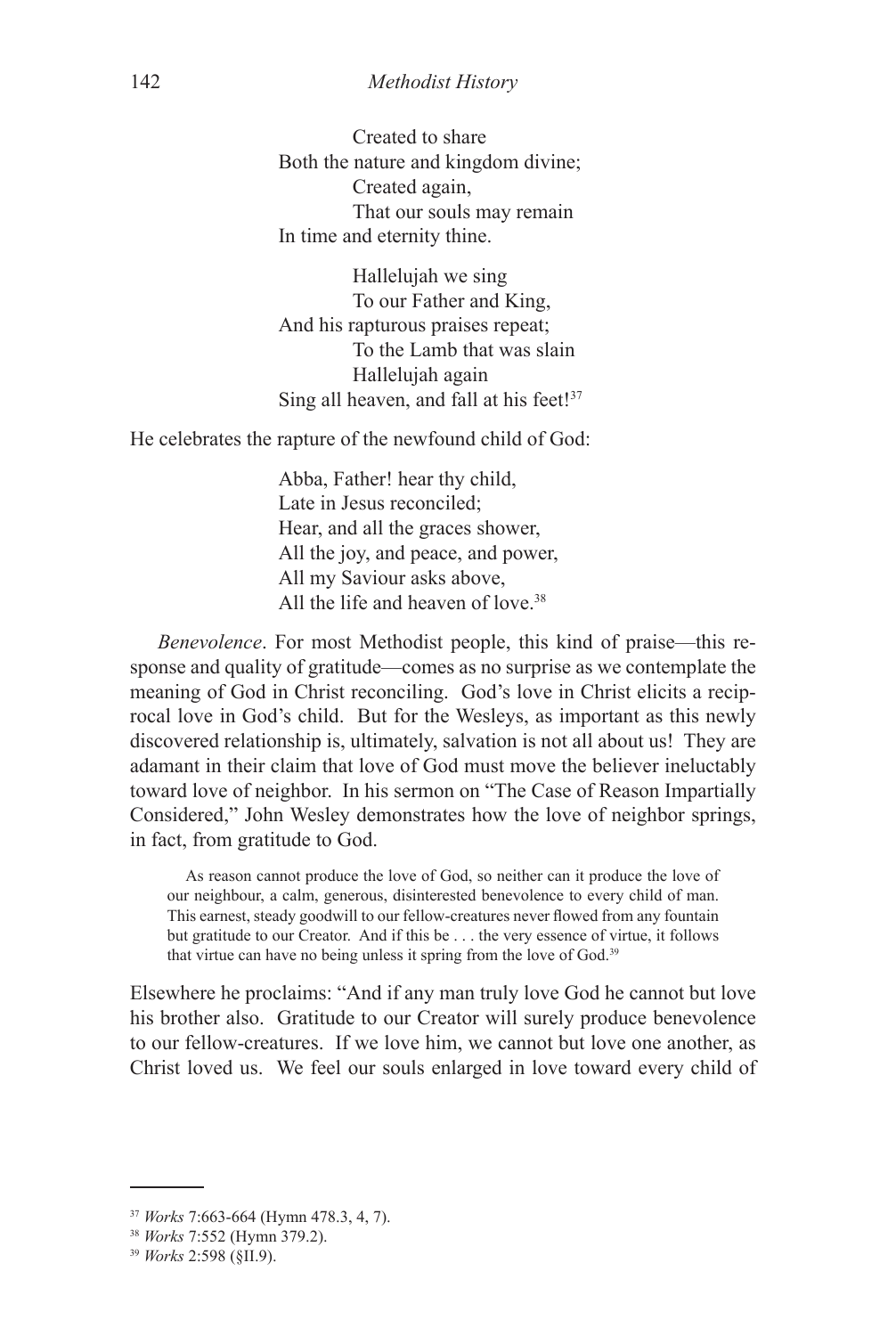man<sup>240</sup>

Benevolence means mission.<sup>41</sup> The Wesleys believed that God calls the community of faith to live for others. The ultimate goal of Wesleyanism is for those within the family of God to become God's partners in the redemption of the whole world. "The primary question for the Methodist," as I have written elsewhere, "is not, am I saved? The ultimate question is, for what purpose am I saved? For the Wesleys, the answer was clear. My neighbor is the goal of my redemption, just as the life, death and resurrection of Christ are oriented toward the salvation of all humanity."42 "Benevolence," for the Wesleys, consisted in all efforts to realize God's shalom in the life of the world. This mission, this good-will toward our fellow-creatures, this ministry of reconciliation, this benevolence manifests itself in particular ways in the Wesleyan tradition, but none more distinctive than outreach to the marginalized and resistance to injustice, both actions expressed through works of mercy that bear witness to God's rule over life.43

In his great family hymn, Charles Wesley bears witness to the eschatological vision of the peaceable kingdom, referring once again to the consequences of God in Christ reconciling:

> Jesu, Lord, we look to thee, Let us in thy name agree; Show thyself the Prince of peace, Bid our jars for ever cease.

By thy reconciling love

<sup>40</sup> *Works* 3:336 (Sermon 94, "On Family Religion," §I.3). Cf. Wesley's discussion of St. Paul's conception of "neighbor love" in his exposition of 1 Cor. 13:1-3, in which he observes: "such a love of our neighbour as can only spring from the love of God. And whence does this love of God flow? Only from that faith which is of the operation of God; which whoever has, has a direct evidence that 'God was in Christ, reconciling the world unto himself'" (*Works* 3:295. [Sermon 91, "On Charity," §I.2]).

<sup>41</sup> See the exceptional study of Tore Meistad, "The Missiology of Charles Wesley: An Introduction," *Proceedings of The Charles Wesley Society* 5 (1998): 37-60. "Because Wesleyan soteriology begins in the creation and ends in the new creation," he observes, "the transformation of the person becomes a part of the transformation of the entire cosmos (*cf*. Col. 1:15-23; *cf*. Rom. 8:33-39)" [49]. In his examination of "The Messianic Kingdom and the Year of Jubilee," Meistad argues that the concept of "jubilee" shaped the common life of the early Christian community, leading them to share resources and care for the poor. The early Methodists modeled their lives after this pattern.

<sup>42</sup> Paul W. Chilcote, *Recapturing the Wesleys' Vision: An Introduction to the Faith of John and Charles Wesley* (Downers Grove, IL: InterVarsity Press, 2004), 101.

<sup>43</sup> For a helpful discussion of "works of mercy," see Rebekah Miles, "Works of Mercy as Spiritual Formation: Why Wesley Feared for the Souls of the Rich," in *The Wesleyan Tradition: A Paradigm for Renewal*, ed. Paul W. Chilcote (Nashville: Abingdon Press, 2002), 98-110. For the ethical implications of discipleship in the Wesleyan spirit, consult Leon O. Hynson, *To Reform the Nation: Theological Foundations of Wesley's Ethics* (Grand Rapids: Francis Asbury Press, 1984); D. Stephen Long, *John Wesley's Moral Theology: The Quest for God and Goodness* (Nashville: Abingdon Press, 2005); Manfred Marquardt, *John Wesley's Social Ethics: Praxis and Principles*, trans. John E. Steely and W. Stephen Gunter (Nashville: Abingdon Press, 1992); and Ronald Stone, *John Wesley's Life and Ethics* (Nashville: Abingdon Press, 2001).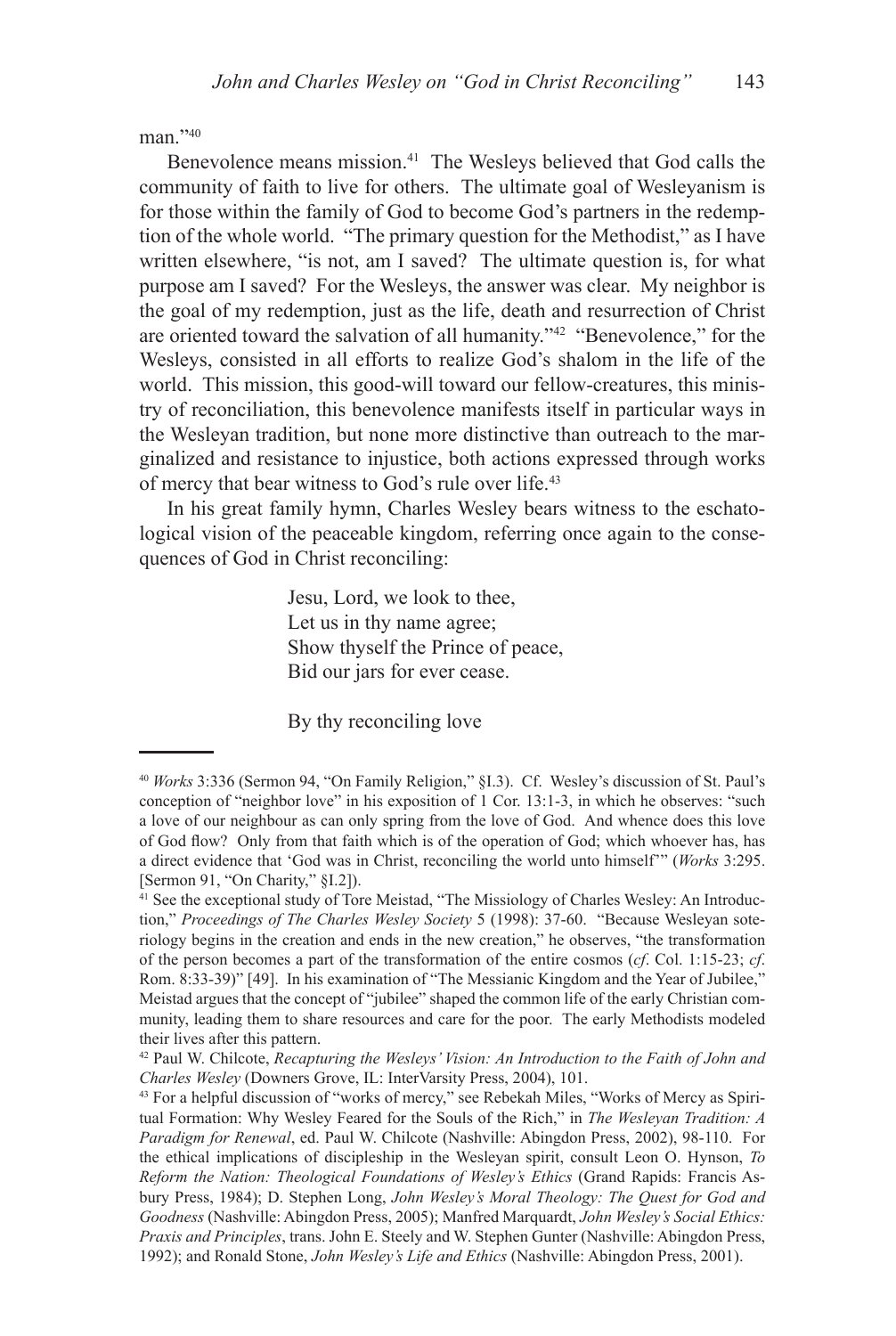Every stumbling-block remove, Each to each unite, endear: Come, and spread thy banner here!

 Let us each for other care, Each the other's burden bear; To thy church the pattern give, Show how true believers live.<sup>44</sup>

"The first Methodists, who intended to revive the life of the original Christian church," as Tore Meistad attempted to demonstrate, "made a just distribution of economic, educational, and medical resources their top priority. This is evident in John Wesley's sermons as well as in Charles's hymns."45

Responding to the insanity of human strife and warfare, and using language just as relevant today as in his own age, Charles Wesley cries out in prayer for the healing of a broken world:

> Our earth we now lament to see With floods of wickedness o'erflowed; With violence, wrong, and cruelty, One wide-extended field of blood, Where men like fiends each other tear, In all the hellish rage of war.

 O might the universal Friend This havoc of his creatures see! Bid our unnatural discord end; Declare us reconciled in thee! Write kindness on our inward parts And chase the murderer from our hearts!<sup>46</sup>

Gratitude and benevolence—love of God and love of neighbor—functioned as keynotes in the Wesleyan song of life. These are the marks of those who have been reconciled to God in Christ.

Permit me to leave you with a series of questions. It is one thing to discuss the Wesleyan understanding of "God in Christ Reconciling;" it is something quite different to permit God's reconciling love to penetrate our hearts and lives right here, right now. John Wesley posed these questions to his followers who had gathered for the laying of the foundation of the Methodist chapel in City Road, London. May they pierce our hearts:

Are you a witness of the religion of love? Are you a lover of God and all mankind? Does your heart glow with gratitude to the Giver of every good and perfect gift? The Father of the spirits of all flesh, who giveth you life, and breath, and all things? Who hath given you his Son, his only Son, that you "might not perish, but

<sup>44</sup> *Works* 7:683-684 (Hymn 495.1, 2, 4).

<sup>45</sup> Meistad, "The Missiology of Charles Wesley," 51.

<sup>46</sup> *Works* 7:607 (Hymn 430.1, 3).